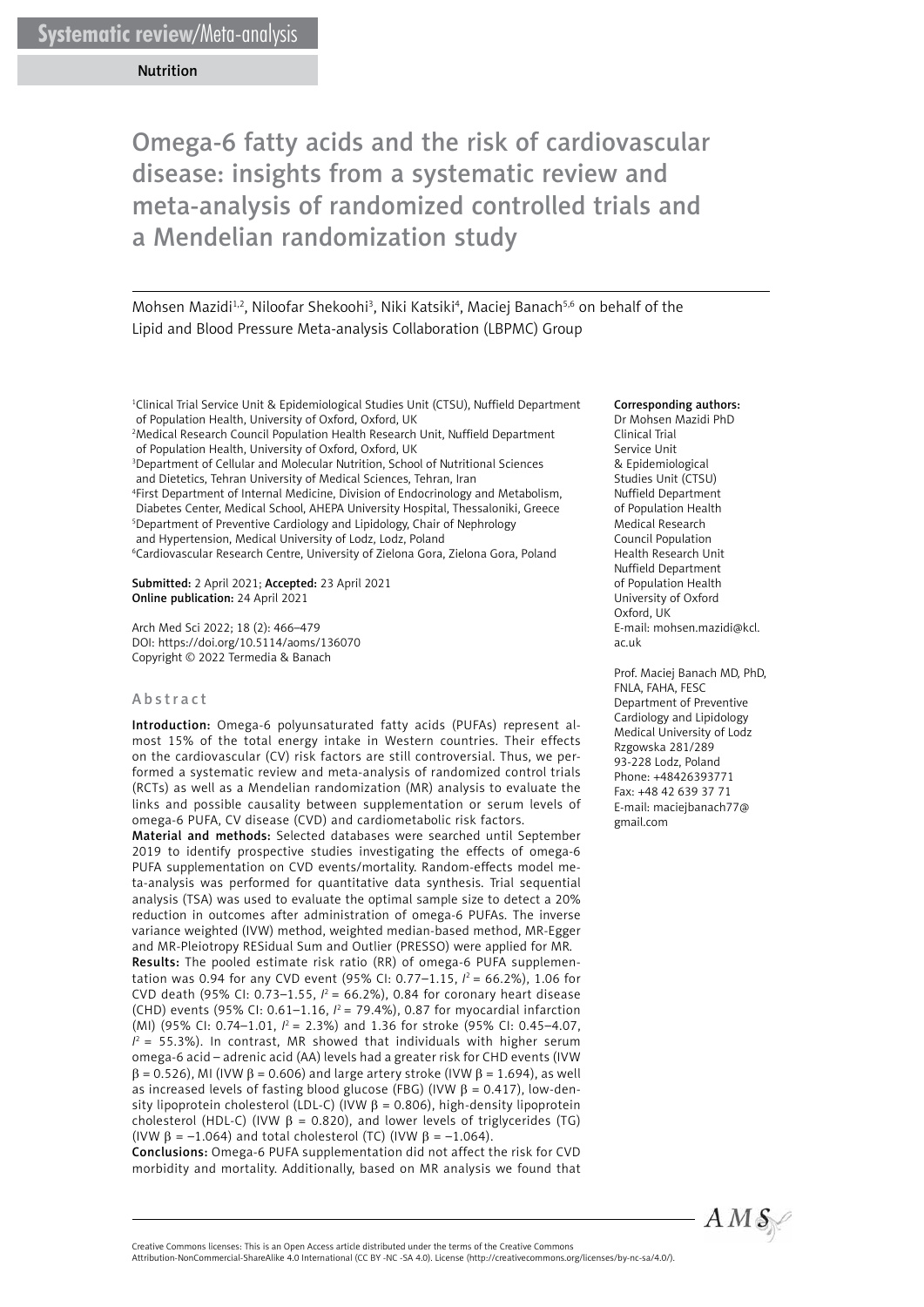higher AA levels might even significantly increase the risk of CHD, MI and large artery stroke, as well as the levels of FBG and LDL-C, whereas they were negatively associated with TC and TG. Since a considerable chance of heterogeneity was observed for some of the results, further research is needed to elucidate the effects of omega-6 PUFAs on cardiometabolic outcomes.

Key words: omega-6 polyunsaturated fatty acids, cardiovascular disease, Mendelian randomization, metaanalysis, stroke, coronary heart disease, cardiovascular mortality.

# Introduction

Cardiovascular disease (CVD) is considered to be the major cause of death globally [1]. Several risk factors, such as smoking, dyslipidemia, hypertension, obesity, a sedentary lifestyle, and ethnicity, are closely related to CVD risk [1]. It is worth mentioning that up to 90% of CVD cases may be preventable by considering behavioral risk factors [2]. Furthermore, CVD is closely linked with diet and dietary factors [3]. Omega-6 (or n-6) polyunsaturated fatty acids (PUFAs) play an important role in a wide range of physiological functions [4]. In this context, linoleic acid (LA, 18:2, n-6), the shortest-chained omega-6 fatty acid, is an essential fatty acid since it is not synthesized by the human body and must be obtained through the diet [5] (e.g. vegetable oils, nut oils, poultry, meet, egg, milk, and margarines [6]). Adrenic acid (AA, 22:4, n-6) is another omega-6 PUFA, which can be synthesized from LA in the human body [7, 8].

There is increasing evidence on the possible effects of omega-6 PUFAs on CVD risk [9–12]. Indeed, an inverse relationship between omega-6 PUFAs intake and CVD risk was reported in a meta-analysis of observational studies (*n* = 25 case-control studies with 1,998 cases and 6,913 controls); circulating and tissue LA levels were inversely related to coronary heart disease (CHD) risk [9]. In contrast, no significant link was found between AA and CHD risk in another study [9]. The effect of dietary LA consumption on CHD was also assessed in another meta-analysis including 13 prospective cohort studies with 310,602 individuals and 12,479 CHD events (5,882 CHD deaths); it was showed that a 5% energy increment in LA intake, replacing energy from saturated fat, was associated with a 9% lower risk of CHD events [10]. A pooled analysis of 11 cohort studies ( $n =$ 344,696; 5,249 coronary events and 2,155 coronary deaths) also showed a significant negative association between PUFAs and the risk of CHD events (hazard ratio (HR) = 0.87; 95% confidence intervals (CI): 0.77–0.97) and CHD mortality (HR = 0.74; 95% CI: 0.61–0.89) [9]. In the next study, the replacement of saturated fat with omega-6 PUFAs significantly reduced total cholesterol (TC) (by 19%), low-density lipoprotein cholesterol (LDL-C) (by 22%) and high-density lipoprotein cholesterol (HDL-C) (by 14%) in a small group  $(n = 29)$  of healthy free-living nutrition students [10]. Another RCT found that omega-6 PUFAs beneficially affected blood lipids; each 5% of PUFA replacing saturated fatty acids (SFA) lowered LDL-C by 10 mg/dl, as well as the TC:HDL-C ratio by 0.16 [13].

Even though some studies support a beneficial effect of omega-6 PUFAs on CVD risk, there are mainly observational studies that report conflicting results. In this context, in the Sydney Diet Heart Study, an RCT of 458 participants aged 30–59 years with a recent coronary event, the replacement of saturated fats with LA significantly increased allcause mortality (HR = 1.62; 95% CI: 1.00–2.64, *p* = 0.05), CHD mortality (HR = 1.74; 95% CI: 1.04–2.92,  $p = 0.04$ ) and CVD mortality (HR = 1.70; 95% CI: 1.03–2.80, *p* = 0.04) [14]. A Cochrane review found no significant association between either increased or decreased omega-6 PUFA intake and CVD risk factors [15]. Similarly, a meta-analysis of 32 observational studies and 27 RCTs reported no correlation between omega-6 PUFA supplementation and CHD [16]. From a pathophysiological point of view, the production of prostaglandins and leukotrienes is increased following diets rich in omega-6 PUFAs, and since prostaglandins and leukotrienes exert proinflammatory effects, this might negatively affect CVD risk [5, 17].

The interpretation of the results from single studies is limited by sample size, research design (including dose) and participant characteristics (gender, ethnicity, age, etc.), thus being underpowered to provide a comprehensive and reliable conclusion. A meta-analysis overcomes these limitations by increasing the sample size and the power of the study. Furthermore, in observational studies, the possibility of residual bias, confounding factors and reverse causation cannot be ruled out. A Mendelian randomization (MR) approach can circumvent these limitations (13). Taking all these factors into consideration, along with the paucity of data and the conflicting findings, we aimed to perform an up-to-date meta-analysis of RCTs on the association between omega-6 PUFA supplementation and CVD risk. Furthermore, an MR analysis was carried out on the recognized single nucleotide polymorphisms (SNPs) of serum omega-6 PUFA – AA, and its causal impact on cardiometabolic risk factors. Finally, we applied trial sequential analysis (TSA) to determine whether the pooled clinical trial data provided sufficient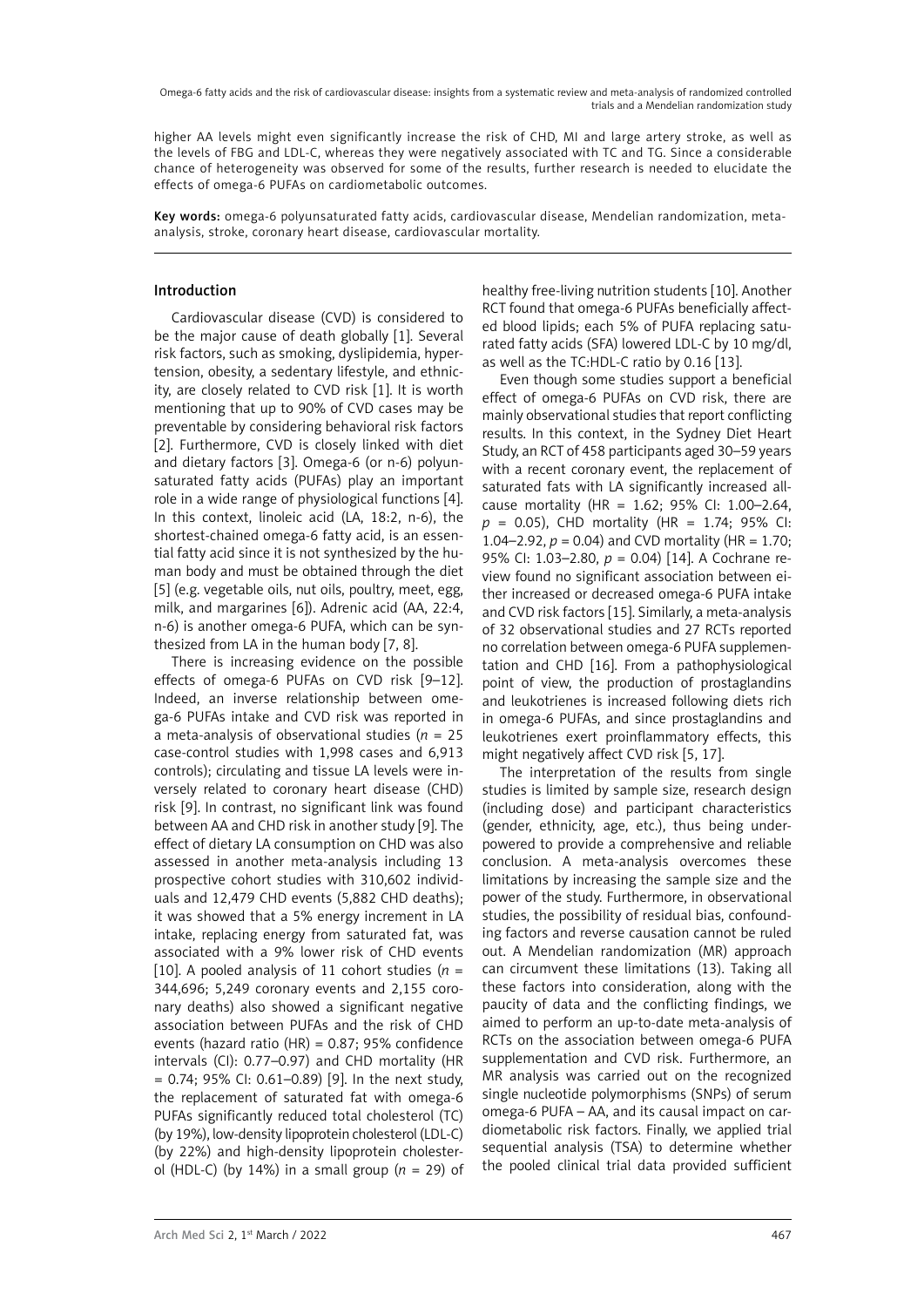evidence to reach a reliable conclusion regarding the effects of omega-6 PUFA supplementation on studied outcomes.

## Material and methods

## Systematic review and meta-analysis

Literature search strategy

The present meta-analysis was conducted according to the Preferred Reporting Items for Systematic Reviews and Meta-Analyses (PRISMA) Guidelines [18, 19]. The primary exposure of interest was omega-6 PUFA supplementation, while the primary outcome of interest was CV health following treatment with omega-6 PUFA supplementation. We searched multiple databases, including PubMed/Medline, Cochrane Central Register of Controlled Trials (CCTR), Cochrane Database of Systematic Reviews (CDSR), Web of Science and www.clinicaltrials.gov register until September 2019. This was accompanied by a hand search of the reference list of eligible articles and email correspondence with authors for additional data where relevant.

## Selection criteria

We included all RCTs evaluating the effect of omega-6 PUFA [LA, AA, dihomo-γ-linolenic acid (DGLA),  $\gamma$ -linolenic acid (GLA)] supplementation on the outcomes of interest. Eligible studies had





to meet the following criteria: (1) an RCT with either parallel or crossover design, (2) studies of patients treated with long-chain omega-6 PUFA supplementation compared with a control group (either with no omega-6 supplementation or placebo), and, (3) containing sufficient information on the primary outcomes at the end of follow-up in each group, with at least 2 years of follow-up duration and having a sample size of at least 100. Exclusion criteria were: (i) non-clinical studies, (ii) observational studies with case-control, crosssectional or cohort design, (iii) sample size < 100 participants, and, (iv) duration of treatment < 2 years. Narrative reviews, comments, opinion papers, methodological papers, editorials, letters or any other publications lacking primary data and/ or explicit method descriptions were also excluded.

Study selection started with the removal of duplicates; titles and abstracts were screened by two reviewers (MM and NS). To avoid bias, they were blinded to the names, qualifications or the institutional affiliations of the study authors. The agreement between the reviewers was excellent ( $\kappa$  index: 0.90;  $p \lt 0.001$ ). Disagreements were resolved at a meeting between reviewers prior to selected articles being retrieved (the flow chart is presented in Figure 1).

### Data extraction and management

The full text of studies meeting the inclusion criteria was retrieved and screened to determine eligibility by two reviewers (MM, NS). Following assessment of methodological quality, the same two reviewers extracted data onto a purpose-designed data extraction form, and independently summarized what they considered to be the most important results from each study. These summaries were compared and any differences of opinion were resolved by discussion and consultation with the remaining co-authors of the paper. Any further calculations on study data considered necessary were conducted by the first reviewer (MM) and checked by the second reviewer (NS). Descriptive data extracted included the name of the study, year of publication, country of origin, study design, status, number of participants, percent of women, intervention, supplemented dose of omega-6 PUFAs, follow-up duration and reported outcome.

## Quality assessment

A systematic assessment of bias in the included RCTs was performed using the Cochrane criteria [20]. The items used for the assessment of each study were the following: adequacy of random sequence generation, allocation conceal-Figure 1. PRISMA flow chart for the study selection ment, blinding of participants, personnel and out-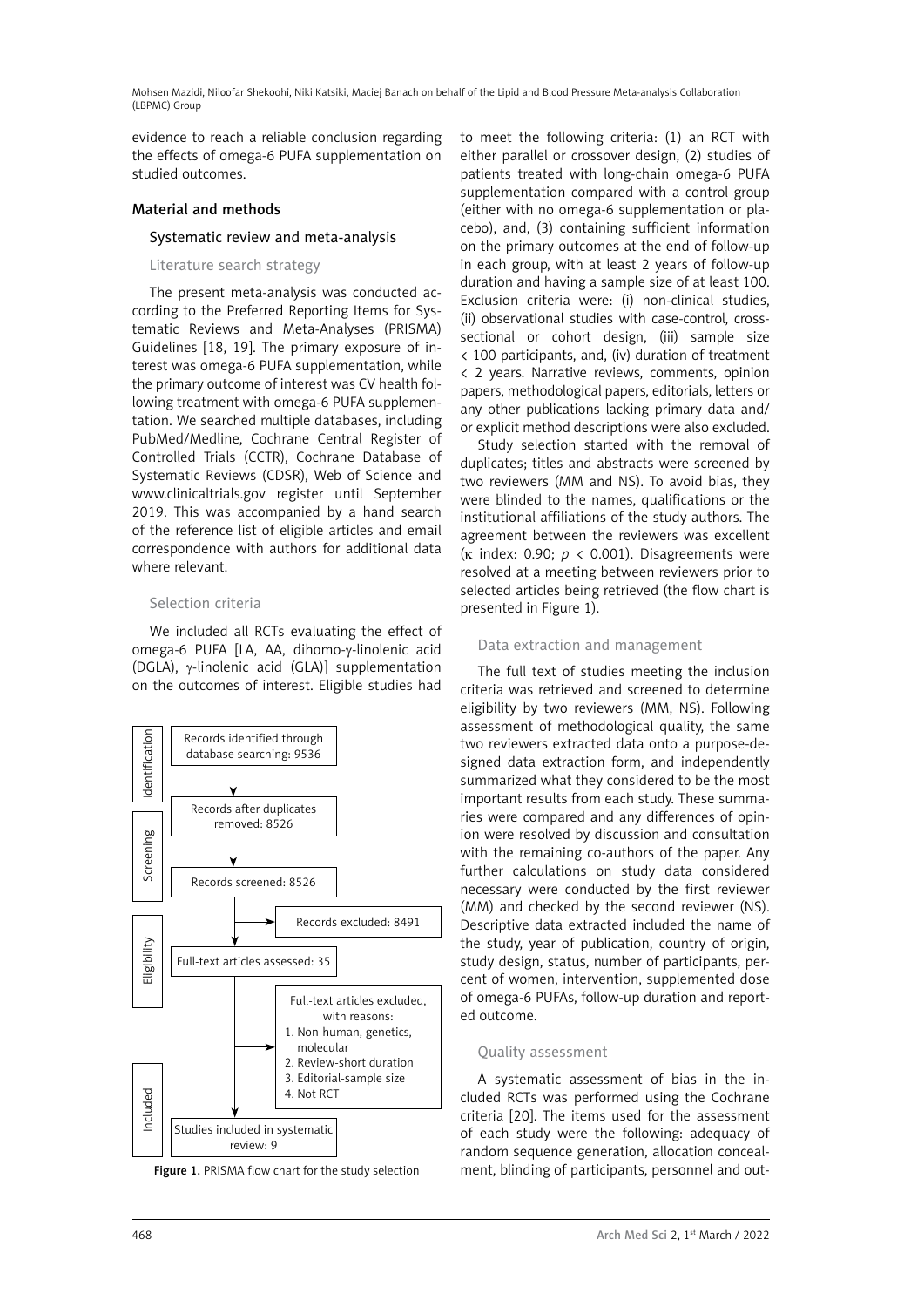come assessment, handling of drop-outs (incomplete outcome data), selective outcome reporting, and other potential sources of bias. According to the recommendations of the Cochrane Handbook [21], a judgment of 'yes' indicated low risk of bias, while 'no' indicated a high risk of bias. Labeling an item as 'unclear' indicated an unclear or unknown risk of bias.

## Data synthesis

Based on the recommendations of the Cochrane Handbook [21], for each RCT we used the number of events (at the end of the study) and the sample size for the treatment and control group separately to calculate the risk ratio. A random effects model (using the DerSimonian-Laird method) and the generic inverse variance method (IVM) were used to compensate for the heterogeneity of the studies in terms of study design and demographic characteristics of the studied populations [21]. Heterogeneity was quantitatively assessed using the *I <sup>2</sup>* index. In order to evaluate the influence of each study on the overall effect size, sensitivity analysis was conducted using the leave-one-out method, i.e. removing one study each time and repeating the analysis [21].

To reduce the risk of type I error caused by pooling data from the same trials or from trials with missing data, TSA was applied. Interim analysis of a single RCT avoids type I error by creating monitoring boundaries for an estimated difference between groups; if the estimated difference is reached, the trial can be terminated. TSA uses a similar accurate method to create monitoring boundaries and estimate the optimal sample size in meta-analyses. TSA performs a cumulative meta-analysis with the results of the available studies (represented by the *Z*-curve): as each new study is included, significance is tested and CIs are estimated. It also creates adjusted boundaries for benefit, harm, and futility, and estimates the optimal sample size for a given difference between treatment arms, so that a smaller estimated difference would result in wider boundaries and a greater optimal sample size. If one of the boundaries (benefit, risk or futility) or if the optimal sample size is reached, firm conclusions might be made (for that predefined difference) and further studies are deemed unnecessary. In contrast, if no boundaries are reached, further studies are needed to settle the question.

Random errors were accounted for by calculating a diversity-adjusted required information size, which represented monitoring boundaries to determine whether the evidence in our cumulative meta-analysis was sufficient to reach a conclusion. It was also adjusted for the variability between trials and for the amount of available evidence. The

required sample size for the TSA was estimated using two-side testing,  $\alpha = 0.05$  (two-sided),  $\beta =$ 0.20 (power of 80%), the incidence rate in the control group, and 20% relative risk reduction (RRR) in the omega-6 PUFA intervention group. TSA was conducted using the TSA version 0.9 beta (Copenhagen Trial Unit, Copenhagen, Denmark; available at www.ctu.dk/tsa).

# MR analysis

## Study design

A two-sample MR study design was used, in which summary statistics from different genome wide association studies (GWAS) were analyzed for the exposures and outcomes, to estimate the effects of exposure on outcome [22]. Essentially, we applied genetic predictors of serum AA to extensively genotyped case-control studies of CHD events and serum concentrations of TC, LDL-C, HDL-C, triglycerides (TG) and fasting blood glucose (FBG) to obtain estimates of the association of exposure to our clinical outcomes.

## Genetic predictors of exposures

We retrieved summary data for the association between SNPs and circulating AA levels from the CHARGE meta-GWAS ( $n = 8,866$  adults of European descent) [23].

## Genetic predictors of outcomes

Genetic associations with CHD were obtained from the largest publicly available extensively genotyped CHD case (*n* ≤ 76,014)-control (*n* ≤ 264,785) study based on a meta-analysis with the use of double genomic-control-correction of the CARDIoGRAMplusC4D 1000 Genomes case (*n* = 60,801)-control (*n* = 123,504) study (a meta-analysis of GWAS of CHD case-control studies of people of mainly European descent (77%) imputed using the 1000 Genomes phase 1 v3 training set with 38 million variants) [24]. The study interrogated 9.4 million variants and included 60,801 CHD cases and 123,504 controls, the UK Biobank SOFT CHD study (cases *n* = 10,801, controls *n* = 137,371), and 2 small case (*n* = 4,120)-control (*n* = 3,910) studies from Germany and Greece [24]. CHD case status encompassed a diagnosis of myocardial infarction (MI), acute coronary syndrome (ACS), chronic stable angina or coronary stenosis [25]. Diagnoses were based on clinical diagnosis, procedures (coronary angiography results or bypass surgery), use of medications or symptoms that indicate angina, as well as self-report of a doctor diagnosis, as described elsewhere [24, 25]; more information on medical records, clinical diagnosis and procedures that indicate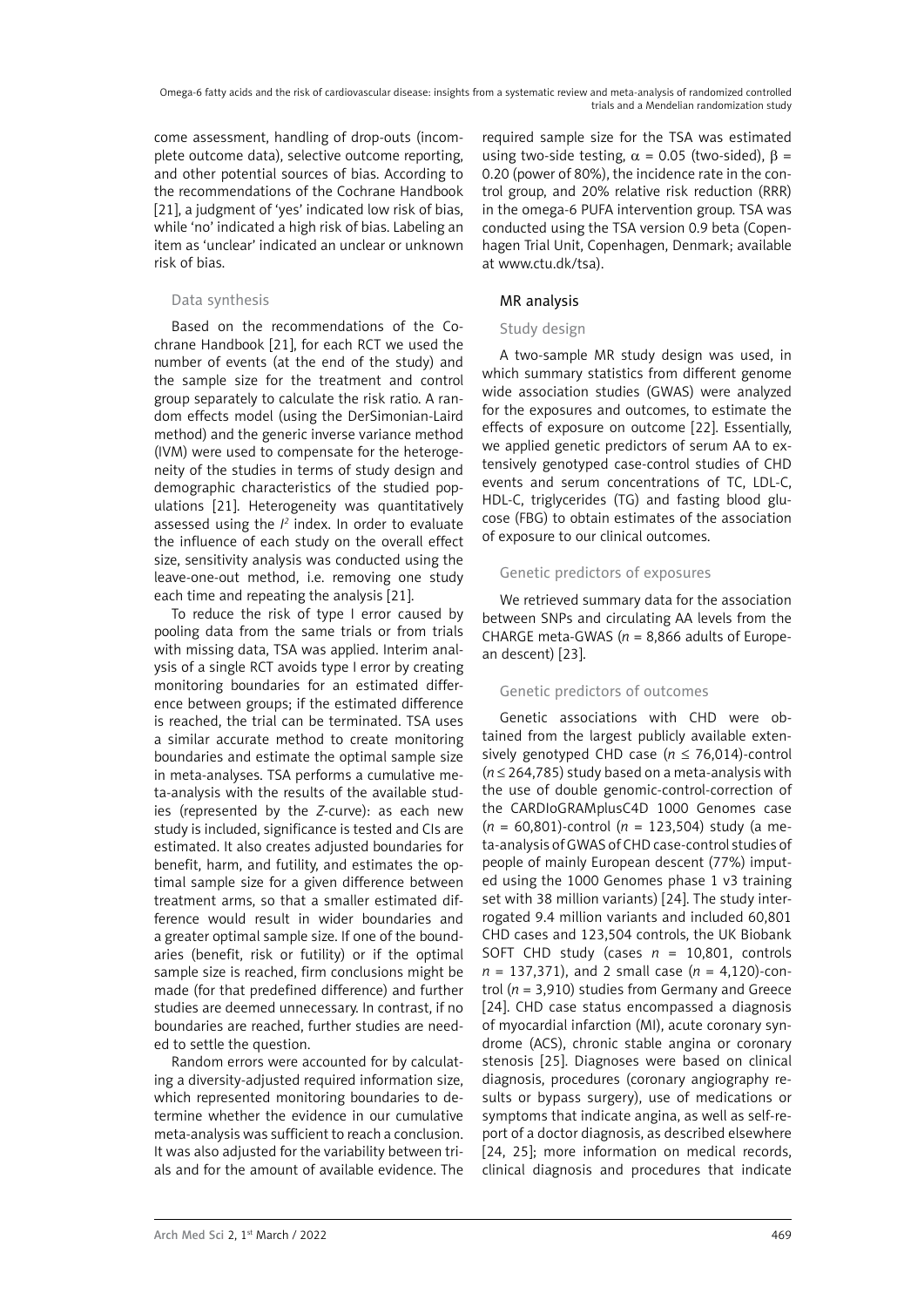CHD and MI can be found elsewhere [24, 25]. This study also used double-genomic control [25].

GWAS results in persons of mostly European ancestry were obtained from the Global Lipid Genetics Consortium (GLGC) (up to 188,577 individuals) for plasma lipids [26]. They included rigorous quality control, imputation to the 1000 Genomes Project panel and adjustments for age and population structure. Individuals of European descent from 47 studies genotyped with different GWAS arrays ( $n = 94,595$ ) or on the Metabochip array (*n* = 93,982) with imputation to the 1000 Genomes Project reference were studied. In most included studies, blood lipid levels had been measured after > 8 h fasting. Participants on lipid-lowering medications were excluded. Traits were adjusted for age, age-squared, sex and principle components, as well as quantile-normalized within each cohort. For genetic association analysis by linear regression, lipid levels were inverse normal-transformed and cohort-wise results combined in a fixed effect meta-analysis [26].

For FBG, we used two large GWAS conducted by the MAGIC consortia, which identified multiple genetic loci associated with FBG markers [27]. All participating cohorts ( $n = 21$ ) in the meta-analyses were of European ancestry [27]. In these meta-analyses, 46,186 individuals without diabetes mellitus were included. A SNP that highly correlated  $(R^2 > 0.99)$  with the original SNP was used as a proxy when the original SNP was not available for outcomes.

Genetic associations with stroke were obtained from the largest available extensively genotyped dataset, METASTROKE, a collaboration of the International Stroke Genetics Consortium, which brings together genome-wide data on a total of 34,217 ischemic stroke (IS) cases and 404,630 controls of European ancestry from across 15 studies [28]. The majority of IS cases had brain imaging confirmation. Additional phenotype descriptions and details of individual studies, including data collection and genetic data quality control procedures, are reported elsewhere [28].

# Ethics

This investigation uses published or publicly available summary data. No original data were collected for this manuscript. Ethical approval for each of the studies included in the present analysis can be found in the original publications (including informed consent from each participant). The study conforms to the ethical guidelines of the 1975 Declaration of Helsinki.

## Statistical analysis

We combined the effect of instruments using the inverse variance weighted (IVW) method as implemented in the TwoSampleMR package running under R. Heterogeneity was assessed using the Q value for IVW. To address the potential effect of pleiotropic variants on the final effect estimate, we performed sensitivity analysis including weighted median (WM) and MR-Egger. Sensitivity analysis was conducted using the leave-one-out method to identify instruments that might drive the MR results. The WM estimate provides correct estimates as long as SNPs accounting for ≥ 50% of the weight are valid instruments. Inverse variance is used to weight the variants and bootstrapping is applied to estimate the CIs [22]. MR-Egger is able to make estimates even under the assumption that all SNPs are invalid instruments, as long as the assumption of instrument strength independent of direct effect (InSIDE) is satisfied [22]. However, the InSIDE assumption cannot be easily verified. Average directional pleiotropy across genetic variants was assessed from the *p*-value of the intercept term from MR-Egger [22]. Causal estimates in MR-Egger are less precise than those obtained by using IVW MR [29]. Analysis using MR-Egger has a lower false-positive rate, but a higher false-negative rate, than IVW, i.e. it has lower statistical power [30].

Heterogeneity between individual genetic variant estimates was assessed using the Q′ heterogeneity statistic [31] and the MR pleiotropy residual sum and outlier (MR-PRESSO) test [31]. The Q′ statistic uses modified 2<sup>nd</sup> order weights that are a derivation of a Taylor series expansion, taking into account the uncertainty in both the numerator and the denominator of the instrumental variable ratio [31]. The MR-PRESSO framework detects effect estimates that are outliers and removes them from the analysis by regressing the variant-outcome associations on variant-exposure associations. A global heterogeneity test is then implemented to compare the observed distance between residual sums of squares of all variants to the regression line with the distance expected under the null hypothesis of no pleiotropy [32].

Furthermore, the MR robust adjusted profile score (RAPS) was applied. This method can correct for pleiotropy using robust adjusted profile scores. We consider as results causal estimates that agreed in direction and magnitude across MR methods, passed nominal significance in IVW MR, and did not show evidence of bias from horizontal pleiotropy using heterogeneity tests. All analyses were done using the R software (version 3.4.2 R Core Team, 2017). To assess the instrumental variable analysis "exclusion-restriction" assumption, we used Ensembl release [\(http://useast.ensem](http://useast.ensembl.org/index.html)[bl.org/index.html](http://useast.ensembl.org/index.html)), which contains a database of SNP phenotypes.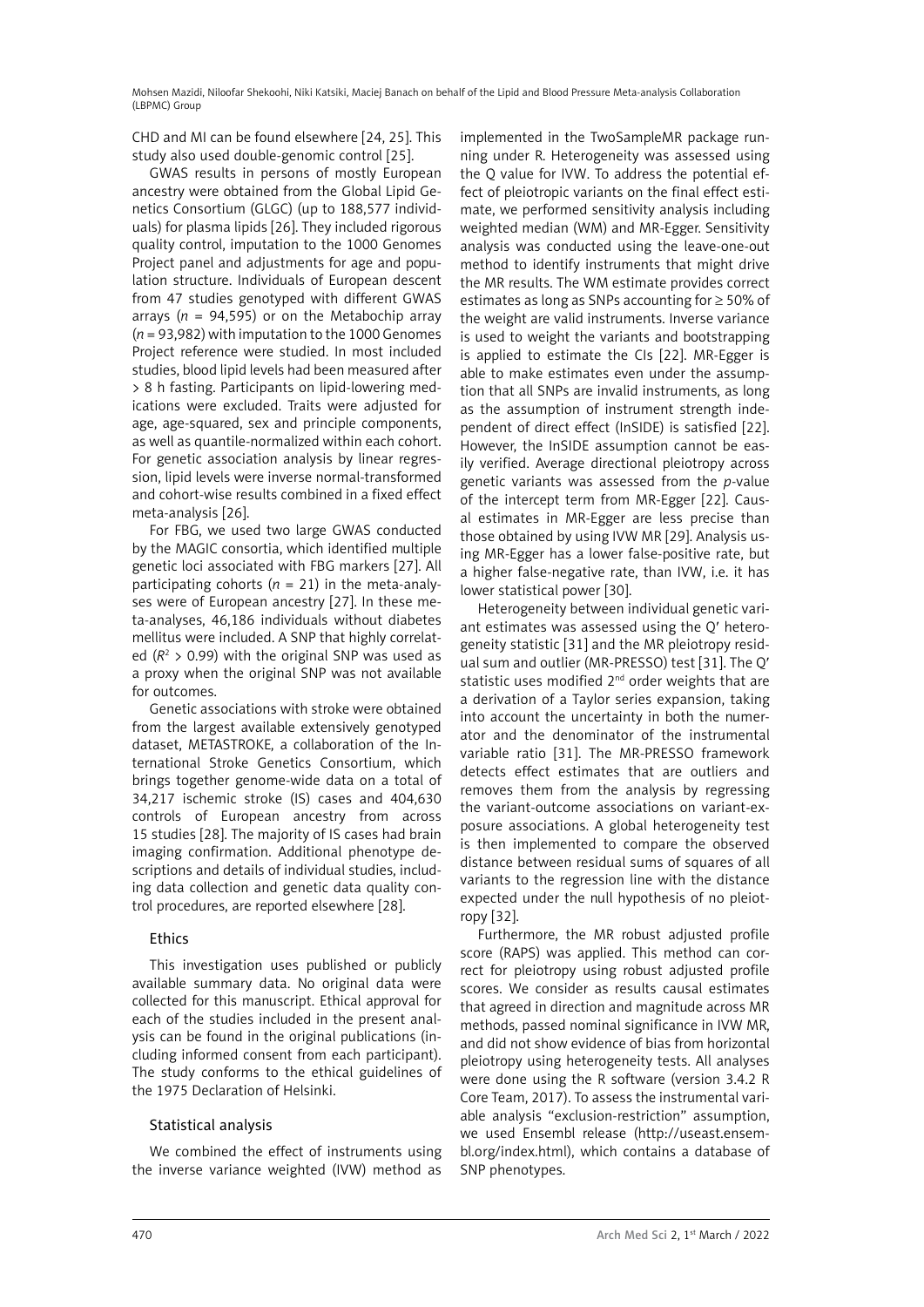### Results

### Systematic review and meta-analysis

Summary of searches and study selection process

Study selection was performed based on the PRISMA guideline (Figure 1); a total of 9,536 unique citations were identified, of which 8,526 records remained after removing duplicates. After screening titles and abstracts, 35 articles remained for further evaluation, of which 9 studies with 4,433 participants were finally included in the meta-analysis (Figure 1).

## Risk of bias assessment

There is an unclear risk of bias in some of the items including allocation concealment, blinding of participants and personnel. Details of the quality of bias assessment are shown in Table I.

### Characteristics of the included studies

Key characteristics of the 9 RCTs are shown in Table II. The included studies have been published between 1968 [33] and 2014 [34], involving different countries, i.e. the United States of America (2 studies) [35, 36], the UK (4 studies) [33, 37–39], India (1 study) [34], the Netherlands (1 study) [40] and Australia (1 study) [41]. A total of 4 studies presented sex-specific results [33, 36, 39, 41], and 4 studies involved both men and women [34, 35, 38, 40]. The sample size of studies ranged from 102 (40) to 2,033 (39). The mean age of participants ranged from 48.9 (41) to 65.5 (36) years. The maximum follow-up duration of studies was 8 years (36).

Pooled estimate of the effect of omega-6 PUFA supplementation on outcomes of interest

The pooled estimate risk ratio (RR) of the effect of omega-6 PUFA supplementation on any CVD event was 0.94 (95% CI: 0.77–1.15, heterogeneity *p* = 0.031;  $I^2$  = 66.2%,  $n$  = 4 studies) (Figure 2 A). TSA indicated that the cumulative z-curve did not cross the conventional boundary and the trial sequential boundary, thus showing lack of robust data to support an impact of omega-6 PUFAs on CVD events (Figure 2 B). The pooled estimate RR of the effect of omega-6 PUFA supplementation on CVD death was 1.06 (95% CI: 0.73–1.55, heterogeneity *p* = 0.011; *I* 2 = 66.2%, *n* = 6 studies) (Figure 3), on CHD events 0.84 (95% CI: 0.61–1.16, heterogeneity  $p = 0.001$ ;  $l^2 = 79.4$ %) (Figure 4), on MI 0.87 (95% CI: 0.74–1.01, heterogeneity  $p = 0.381;$   $l^2 = 2.3%$ ) (Figure 5) and on stroke 1.36 (95% CI: 0.45–4.07, heterogeneity *p* = 0.082; *I* 2 = 55.3%) (Figure 6). TSA for CVD death, CHD events, MI and stroke indicated that no boundaries were reached; thus further studies are needed to elucidate the effects of omega-6 PUFAs on CVD outcomes.

# Sensitivity analysis

In the leave-one-out sensitivity analyses, the pooled effect estimates remained similar for the impact on CVD events (RR = 0.94; 95% CI: 0.77– 1.15). This stability confirms that the significant difference between the studied groups is the overall effect of all included studies.

## MR analysis

The instruments' associations for circulatory AA levels are shown in Table III. The instruments

Table I. Quality of bias assessment of the included studies according to the Cochrane guidelines

| <b>Studies</b>            | Random<br>sequence<br>generation | Allocation<br>conceal-<br>ment | Selective<br>reporting | <b>Blinding</b><br>of partici-<br>pants and<br>personnel | Blinding of<br>outcome<br>assess-<br>ment | Incomplete<br>outcome<br>data | Other bias |
|---------------------------|----------------------------------|--------------------------------|------------------------|----------------------------------------------------------|-------------------------------------------|-------------------------------|------------|
| Bates, 1977 [37]          | L                                | U                              | L                      | H                                                        | L                                         | H                             | L          |
| Bates, 1978 [38]          | H                                | H                              | Н                      |                                                          | H                                         |                               | H          |
| Black, 1994 [35]          | U                                | U                              | L                      | U                                                        | L                                         | U                             | L          |
| Burr, 1989 [39]           | H                                | U                              | L                      | H                                                        | H                                         |                               |            |
| Houtsmuller,<br>1979 [40] |                                  |                                | H                      | U                                                        | U                                         | H                             |            |
| Morris,<br>1968 [33]      | H                                |                                | U                      | H                                                        |                                           |                               | H          |
| Woodhill,<br>1978 [41]    |                                  | H                              | U                      |                                                          | H                                         | $\cup$                        |            |
| Daytos,<br>1969 [36]      |                                  | $\cup$                         | H                      |                                                          |                                           | H                             |            |
| Vijayakamar,<br>2014 [34] | H                                |                                |                        | U                                                        |                                           | H                             |            |

*L – low risk of bias, H – high risk of bias, U – unclear risk of bias.*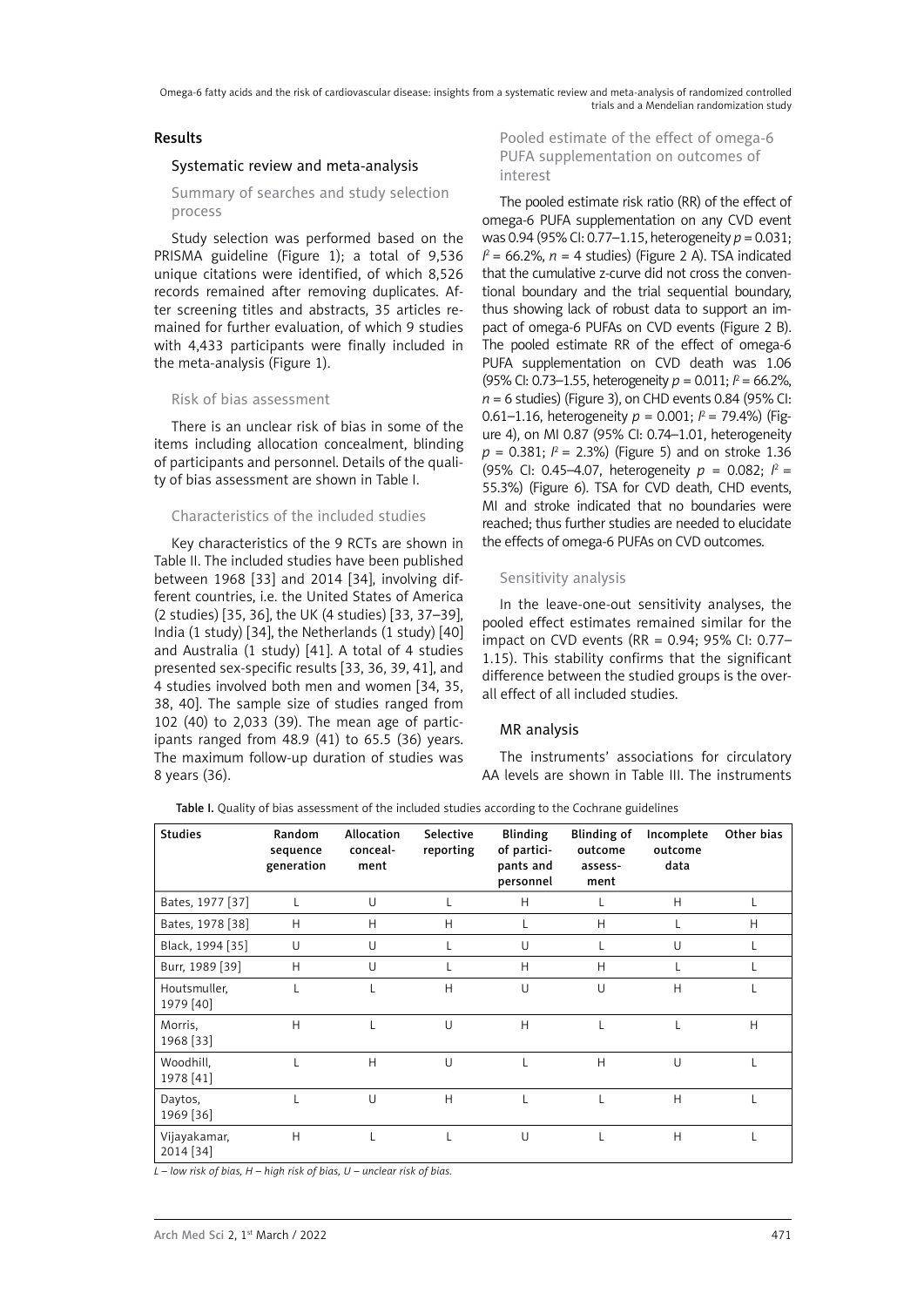| Reported outcome<br>Follow-up<br>duration | All-cause mortality<br>2 years                                                                                    | All-cause mortality<br>2 years                                                      | All-cause mortality, cardiovascular<br>(CV) mortality, body weight<br>2 years | angina, major adverse cardiac and<br>cerebrovascular events (MACCEs),<br>All-cause mortality, CV mortality,<br>fatal myocardial infarction (MI),<br>fatal or non-fatal stroke, heart<br>disease (PAD), total cholesterol<br>failure (HF), peripheral arterial<br>any CV event, coronary heart<br>(TC), high-density lipoprotein<br>disease (CHD), fatal or non-<br>(HDL), other serious events<br>2 years | fatal MI or angina, TC, triglycerides<br>CV mortality, CHD, fatal or non-<br>72 months | fatal MI, angina, fatal or non-fatal<br>stroke, sudden cardiac death, HF,<br>All-cause mortality, CV mortality,<br>any CV event, CHD, fatal or non-<br>4 years |
|-------------------------------------------|-------------------------------------------------------------------------------------------------------------------|-------------------------------------------------------------------------------------|-------------------------------------------------------------------------------|-----------------------------------------------------------------------------------------------------------------------------------------------------------------------------------------------------------------------------------------------------------------------------------------------------------------------------------------------------------------------------------------------------------|----------------------------------------------------------------------------------------|----------------------------------------------------------------------------------------------------------------------------------------------------------------|
| dose of omega-6<br>Supplemented           | 11.5 g/day linoleic<br>Group A: 0.6 ml<br>of oil, 360 mg<br>3.42 g linoleic<br>linolenic,<br>Group <sub>C</sub> : | Group C: 23 g/day<br>Group A: 2.92 g<br>linoleic, 0.34 g<br>y-linolenic<br>linoleic | (omega-6 and total<br>fatty acids (PUFAs)<br>polyunsaturated<br>Total fat 20% | Reduce fat intake<br>to 30%, increase<br>polyunsaturated<br>polyunsaturated<br>margarine)<br>oils and<br>(using                                                                                                                                                                                                                                                                                           | acid, increase ~9%<br>one-third linoleic<br>Total fat 40%,<br>energy of LA             | 58% PUFA), reduce<br>Increase 84 g/day<br>soya oil (50% LA,<br>dietary fat to                                                                                  |
| Intervention                              | Naudicelle oil                                                                                                    | Naudicelle oil                                                                      | Dietary<br>advice                                                             | Dietary<br>advice                                                                                                                                                                                                                                                                                                                                                                                         | Dietary<br>advice                                                                      | advice + soya<br>Dietary<br>$\overline{5}$                                                                                                                     |
| [years]<br>Mean<br>age                    |                                                                                                                   | $\overline{\phantom{a}}$                                                            | 51.5                                                                          | 56.6                                                                                                                                                                                                                                                                                                                                                                                                      | T                                                                                      |                                                                                                                                                                |
| (% women)<br>Gender                       | $\mathbf{I}$                                                                                                      | genders<br>(69%)<br>Both                                                            | genders<br>(39%)<br>Both                                                      | Men only                                                                                                                                                                                                                                                                                                                                                                                                  | genders<br>(44%<br><b>Both</b>                                                         | Men only                                                                                                                                                       |
| Sample<br>size                            | 152                                                                                                               | 116                                                                                 | 133                                                                           | 2033                                                                                                                                                                                                                                                                                                                                                                                                      | 102                                                                                    | 393                                                                                                                                                            |
| <b>Status</b>                             | multiple sclerosis<br>With chronic<br>progressive                                                                 | multiple sclerosis<br>With acute<br>remitting                                       | nonmelanoma<br>skin cancer<br>With                                            | After an MI                                                                                                                                                                                                                                                                                                                                                                                               | With newly<br>diagnosed<br>diabetes                                                    | rst<br>Survived a fi<br>$\overline{\leq}$                                                                                                                      |
| Study design                              | controlled trial<br>double-blind<br>randomized<br>Parallel,<br>(RCT)                                              | Parallel, double-<br>blind RCT                                                      | Parallel, double-<br>blind RCT                                                | RCT (diet and<br>reinfarction<br>trial)                                                                                                                                                                                                                                                                                                                                                                   | RCT                                                                                    | Parallel RCT                                                                                                                                                   |
| Country                                   | $\leq$                                                                                                            | $\leq$                                                                              | JSA                                                                           | $\leq$                                                                                                                                                                                                                                                                                                                                                                                                    | Netherlands                                                                            | $\leq$                                                                                                                                                         |
| of publication<br>Author, year            | Bates et al.,<br>1977 [37]                                                                                        | Bates et al.,<br>1978 [38]                                                          | Black et al.,<br>1994 [35]                                                    | Burr et al.,<br>1989 [39]                                                                                                                                                                                                                                                                                                                                                                                 | Houtsmuller<br>et al., 1980<br>$[40]$                                                  | Morris et al.,<br>1968 [33]                                                                                                                                    |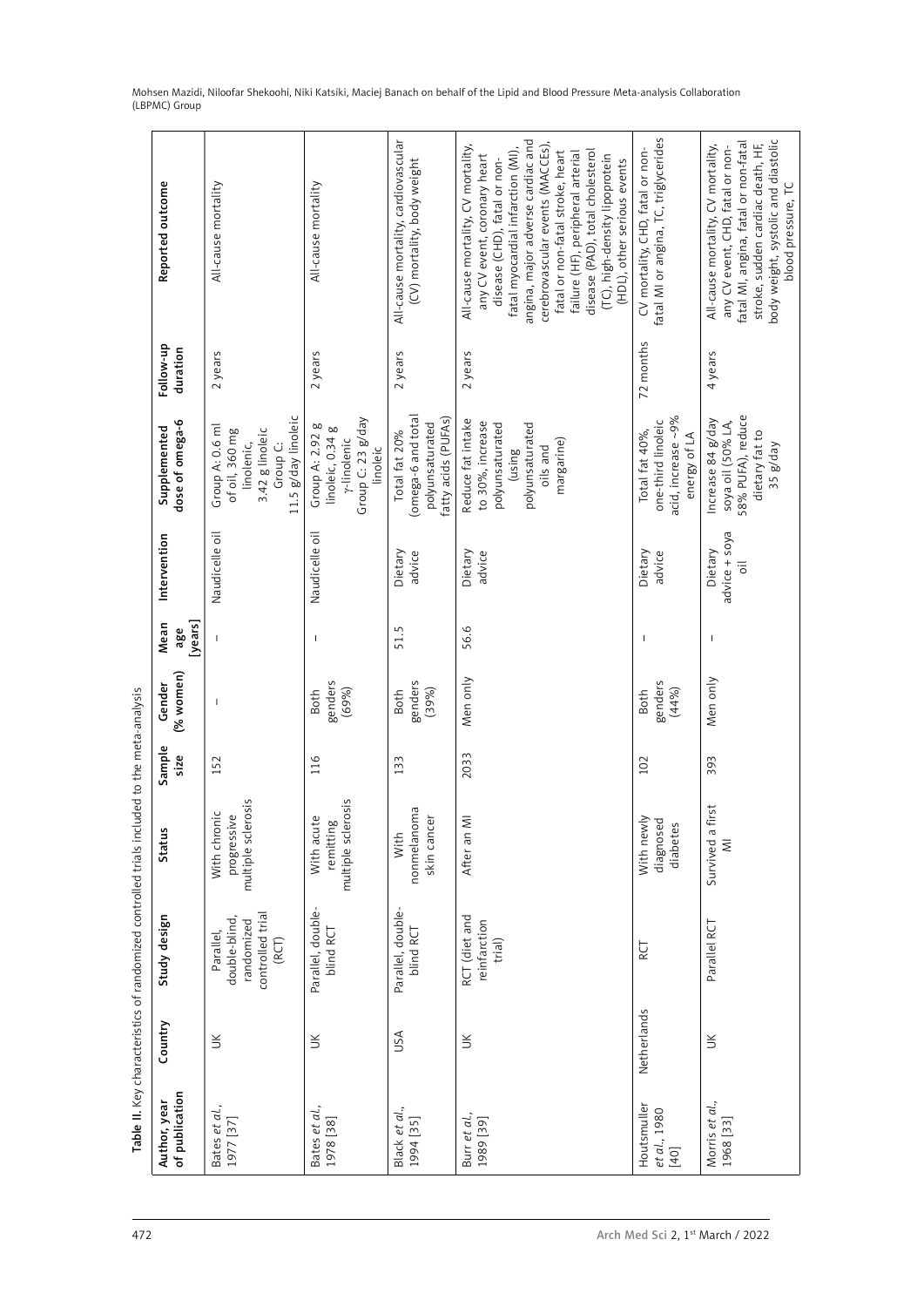| d.,<br>et<br>$\frac{1}{4}$<br>Woodl<br>1978 [ | $\vec{a}$<br>ti G<br>9<br>69<br>19 | akamar<br>20<br>$t\bar{a}$ is | Although AA was not significantly related to CHD<br>risk, reduced AA content in adipose tissue was as-<br>sociated with a higher risk for CHD events in pro-<br>spective studies but with a decreased risk in the<br>cross-sectional studies [9]. Another meta-analysis |
|-----------------------------------------------|------------------------------------|-------------------------------|-------------------------------------------------------------------------------------------------------------------------------------------------------------------------------------------------------------------------------------------------------------------------|
| Arch Med Sci 2, 1 <sup>st</sup> March / 2022  |                                    |                               | 473                                                                                                                                                                                                                                                                     |
|                                               |                                    |                               |                                                                                                                                                                                                                                                                         |

Table II. Cont.

Table II. Cont

| of publication<br>Author, year        | Country   | Study design | Status                                                    | Sample<br>size | (% women)<br>Gender       | Mean<br>[years]<br>age | Intervention                   | dose of omega-6<br>Supplemented                                                                                                                     | Follow-up<br>duration | Reported outcome                                                                                                                                                                                          |  |
|---------------------------------------|-----------|--------------|-----------------------------------------------------------|----------------|---------------------------|------------------------|--------------------------------|-----------------------------------------------------------------------------------------------------------------------------------------------------|-----------------------|-----------------------------------------------------------------------------------------------------------------------------------------------------------------------------------------------------------|--|
| Woodhill et al.,<br>[14] 8/61         | Australia | Parallel RCT | $\overline{\leq}$<br>With previous                        | 458            | Men only                  | 48.9                   | Dietary<br>advice              | Increase 6.6% energy<br>acids10%, PUFA 15%<br>PUFA, most of which<br>Saturated fatty<br>omega-6                                                     | 4.3 years             | stroke, TC, triglycerides, body mass<br>fatal MI, angina, fatal or non-fatal<br>index, systolic and diastolic blood<br>All-cause mortality, CV mortality,<br>any CV event, CHD, fatal or non-<br>pressure |  |
| Dayton et al.,<br>1969 [36]           | USA       | Parallel RCT | administration<br>Men living at<br>the veterans<br>center | 846            | Men only                  | 65.5                   | Dietary<br>advice              | safflower, cottonseed<br>of PUFA, 4% energy<br>oils), 12% energy<br>unsaturated fats<br>SFA replaced by<br>(corn, soybean,<br>Two-third of<br>of LA | 8 years               | fatal MI, angina, fatal or non-fatal<br>All-cause mortality, CV mortality,<br>any CV event, CHD, fatal or non-<br>stroke, MACCEs, sudden cardiac<br>death, PAD, TC                                        |  |
| Vijayakamar<br>et al., 2014<br>$[34]$ | India     | Parallel RCT | coronary artery<br>With stable<br>disease                 | 200            | genders<br>(6.5%)<br>Both | 59.0                   | Food (cooking<br>oil) provided | sunflower oil 15%<br>energy omega-6<br>15% from                                                                                                     | 2 years               | TC, triglycerides, HDL, low-density<br>coronary artery bypass grafting,<br>revascularization-angioplasty or<br>All-cause mortality,<br>lipoprotein (LDL)                                                  |  |

have F-statistics ranging from 263 to 324, making significant bias from use of weak instruments unlikely [42]. The results were expressed as β coefficient values for outcomes of interest per one standard deviation (SD) increase in inverse variances AA, on varied cardiometabolic risk factors and CVD outcomes (Table IV). Individuals with genetically higher serum AA levels had a greater risk of CHD events (IVW β = 0.526, *p* = 0.007, Table IV, Figure 7), MI (IVW  $β = 0.606$ ,  $p = 0.017$ , Table IV) and large artery stroke (IVW  $\beta$  = 1.694, *p* = 0.009, Table IV), as well as higher levels of FBG (IVW β = 0.417,  $p = 1.0 \times 10^{-3}$ , Table IV), LDL-C (IVW  $\beta$  = 0.806,  $p = 4.9 \times 10^{-5}$ , Table IV) and HDL-C (IVW  $\beta$  = 0.820,  $p = 4.3 \times 10^{-17}$ , Table IV), but lower levels of TG (IVW  $\beta$  = -1.064,  $p = 1.2 \times 10^{-12}$ ) and TC (IVW  $\beta$  = -1.064,  $p = 1.2 \times 10^{-12}$ ).

Heterogeneity results and pleiotropy bias are also shown in Table IV. There was a chance of heterogeneity only for TG (IVW = 7.529, *p* = 0.056), TC  $(IVW = 7.531, p = 0.059)$  and LDL-C (IVW = 10.710,  $p = 0.013$ ), but not for the rest of the estimations (all IVW *p* > 0.148). The results of the MR-PRESSO did not indicate any outliers for all the estimates. The pleiotropy test, with a very negligible intercept, also indicated a low likelihood of pleiotropy for all of our estimations. The leave-one-out method demonstrated that the links were not due to single SNPs.

## Discussion

In the present study, we performed a systematic review and meta-analysis of current RCTs as well as an MR analysis to investigate the effects of omega-6 PUFA supplementation levels on the risk of MI, stroke and CHD event/mortality and selected cardiometabolic risk factor levels. By pooling RCTs, omega-6 PUFA supplementation did not significantly affect the risk of MI, stroke and CHD event/mortality. TSA indicated that there is not enough information for firm conclusions and more studies are needed in this field. The MR revealed a significant association between higher AA levels and the risk of CHD, MI and large artery stroke, as well as increased levels of FBG and LDL-C. Furthermore, genetically higher AA levels were related to reduced TC and TG concentrations. Of note, estimates for the LDL-C, TG and TC were subjected to heterogeneity.

As has already been mentioned, a previous meta-analysis of observational studies with 25 casecontrol studies reported an inverse association between circulating and tissue LA and CHD risk [9]. Although AA was not significantly related to CHD risk, reduced AA content in adipose tissue was associated with a higher risk for CHD events in prospective studies but with a decreased risk in the cross-sectional studies [9]. Another meta-analysis

Omega-6 fatty acids and the risk of cardiovascular disease: insights from a systematic review and meta-analysis of randomized controlled trials and a Mendelian randomization study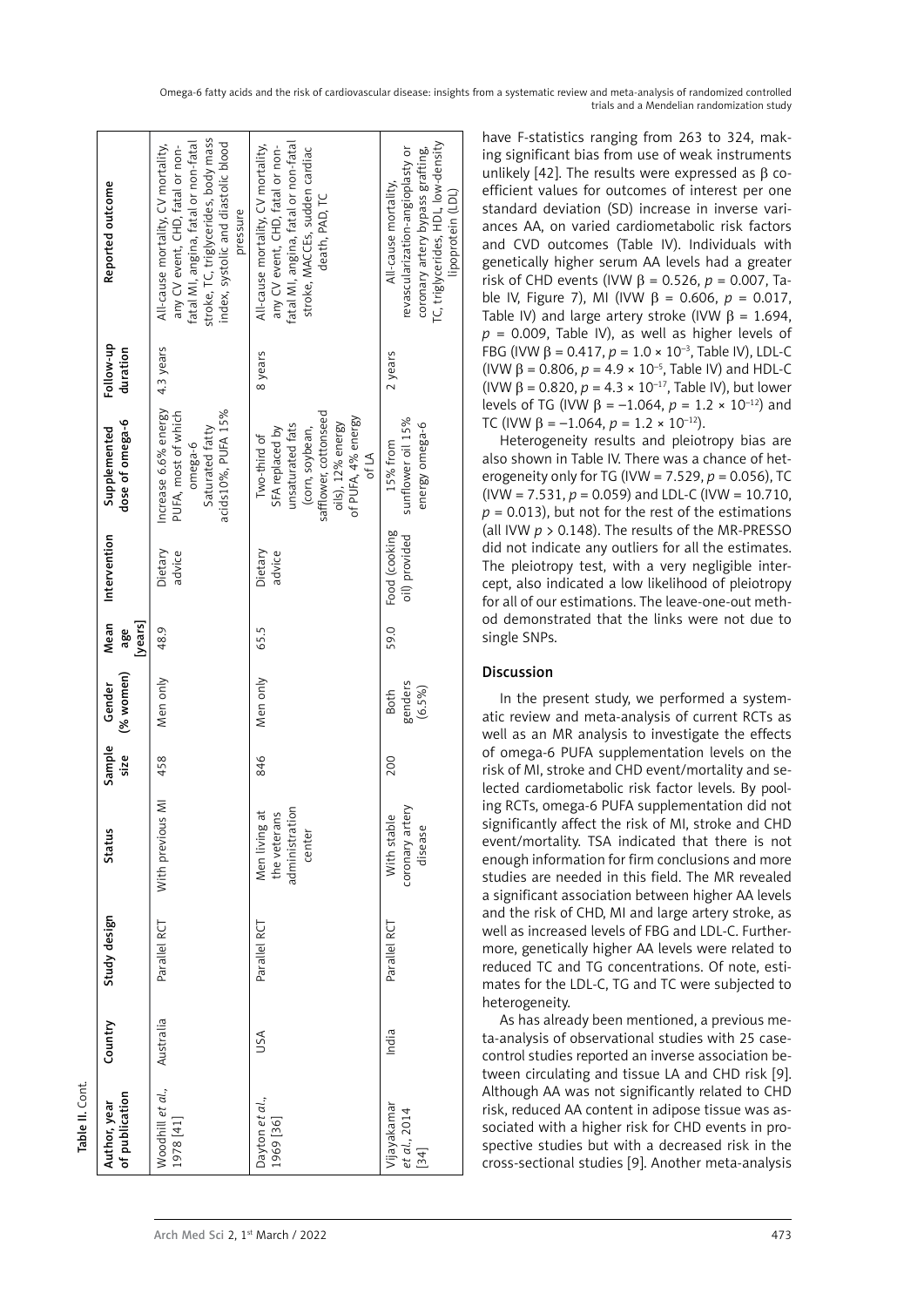Meta-analysis Study name Statistics for each study and 95% CI Risk ratio and 95% CI Risk ratio Lower limit Upper limit *P*-value Burr, 1989 0.993 0.905 1.089 0.880 Woodhill, 1978 1.587 0.989 2.547 0.056 Morris, 1968 0.817 0.621 1.074 0.147 Daytos, 1969 0.791 0.629 0.996 0.046 Overall 0.947 0.776 1.156 0.591 A







Meta-analysis Study name **Statistics for each study Risk ratio and 95% CI Risk ratio and 95% CI** Risk ratio Lower limit Upper limit *P*-value Black, 1994 4.926 0.241 100.704 0.300 Houtsmuler, 1979 0.091 0.005 1.602 0.101 Burr, 1989 1.249 0.962 1.622 0.095 Woodhill, 1978 1.587 0.989 2.547 0.056 Morris, 1968 1.053 0.634 1.748 0.842 Daytos, 1969 0.700 0.513 0.956 0.025 Overall 1.064 0.731 1.550 0.746 0.5 1 2 Favours omega-6 Favours placebo

Figure 3. Forest plot of effect of omega-6 polyunsaturated fatty acid supplementation on CVD death

|                  |            |             | Meta-analysis             |         |     |                          |  |  |  |  |
|------------------|------------|-------------|---------------------------|---------|-----|--------------------------|--|--|--|--|
| Study name       |            |             | Statistics for each study |         |     | Risk ratio and 95% CI    |  |  |  |  |
|                  | Risk ratio | Lower limit | Upper limit               | P-value |     |                          |  |  |  |  |
| Burr, 1989       | 0.929      | 0.824       | 1.047                     | 0.227   |     |                          |  |  |  |  |
| Woodhill, 1978   | 1.632      | 0.997       | 2.672                     | 0.052   |     |                          |  |  |  |  |
| Morris, 1968     | 0.975      | 0.695       | 1.368                     | 0.883   |     |                          |  |  |  |  |
| Houtsmuler, 1979 | 0.267      | 0.136       | 0.525                     | < 0.001 | ĸ   |                          |  |  |  |  |
| Daytos, 1969     | 0.766      | 0.562       | 1.042                     | 0.090   |     |                          |  |  |  |  |
| Overall          | 0.846      | 0.613       | 1.166                     | 0.307   |     |                          |  |  |  |  |
|                  |            |             |                           |         | 0.5 | $\overline{\phantom{a}}$ |  |  |  |  |

Figure 4. Forest plot of effect of omega-6 polyunsaturated fatty acid supplementation on CHD events

Favours omega-6 Favours placebo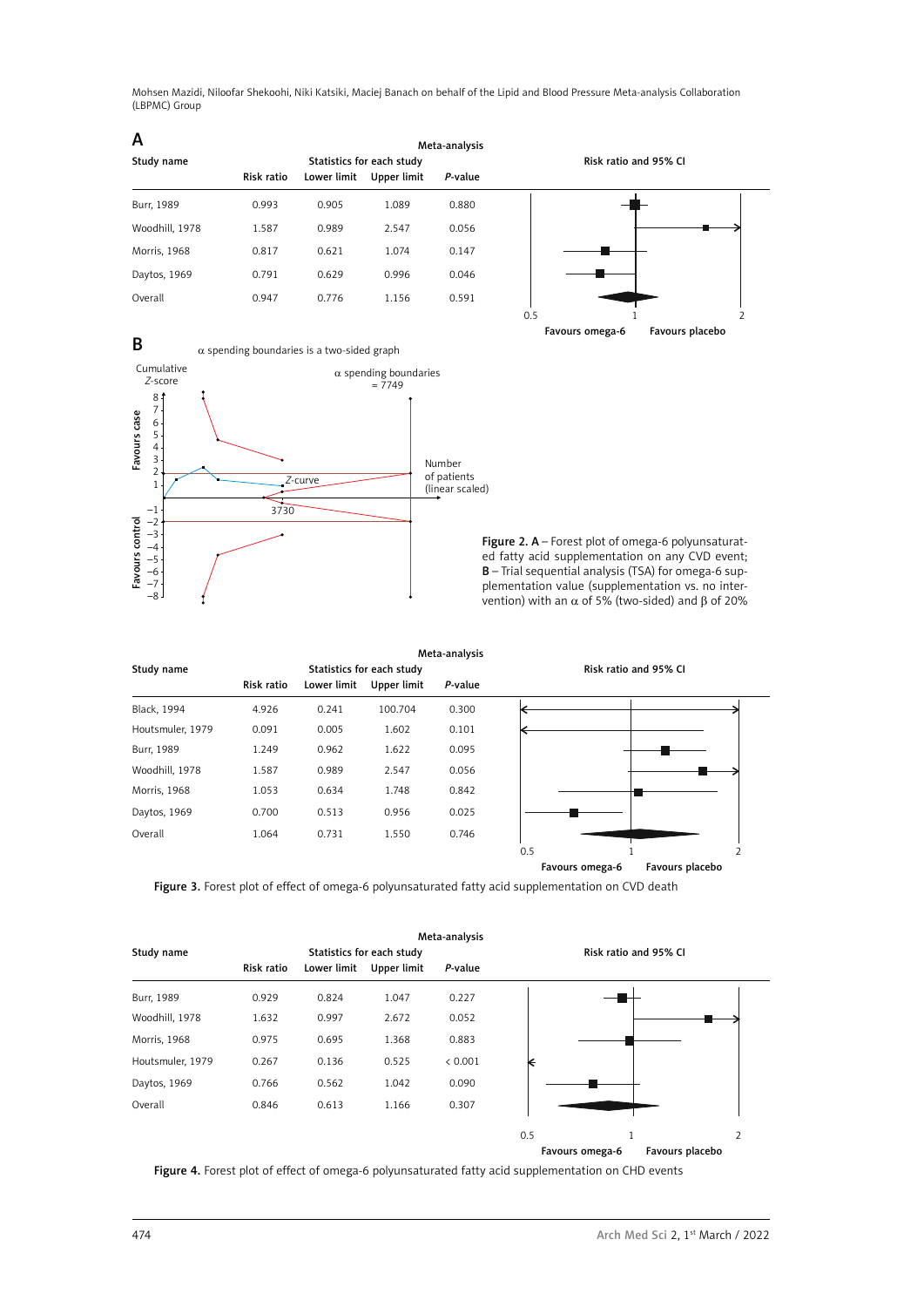

Figure 5. Forest plot of effect of omega-6 polyunsaturated fatty acid supplementation on MI

| Meta-analysis  |            |             |                           |         |                       |                 |  |  |  |
|----------------|------------|-------------|---------------------------|---------|-----------------------|-----------------|--|--|--|
| Study name     |            |             | Statistics for each study |         | Risk ratio and 95% CI |                 |  |  |  |
|                | Risk ratio | Lower limit | Upper limit               | P-value |                       |                 |  |  |  |
| Burr, 1989     | 3.324      | 0.917       | 12.041                    | 0.067   |                       |                 |  |  |  |
| Morris, 1968   | 4.875      | 0.236       | 100.894                   | 0.306   |                       |                 |  |  |  |
| Woodhill, 1978 | 1.072      | 0.152       | 7.548                     | 0.944   |                       |                 |  |  |  |
| Daytos, 1969   | 0.588      | 0.300       | 1.152                     | 0.122   |                       |                 |  |  |  |
| Overall        | 1.361      | 0.455       | 4.072                     | 0.581   |                       |                 |  |  |  |
|                |            |             |                           |         | 0.5                   | 2               |  |  |  |
|                |            |             |                           |         | Favours omega-6       | Favours placebo |  |  |  |

Figure 6. Forest plot of effect of omega-6 polyunsaturated fatty acid supplementation on stroke

that included 13 prospective cohort studies with 30,602 individuals (12,479 CHD events, including 5,882 CHD deaths) showed beneficial effects of LA on CHD events and deaths [8]. In detail, replacing saturated fat intake with a 5% energy increment in LA consumption correlated with a 9% lower risk of CHD events and a 13% lower risk of CHD death [10]. An earlier meta-analysis, including 60 clinical trials [43], and another one of 8 RCTs including 13,614 participants with 1,042 CHD events [13], reported that PUFAs (including omega-6) had positive effects on blood lipids and decreased CHD events. Furthermore, a Cochrane review of RCTs showed that modification of dietary fat by replacing saturated fats with monounsaturated fatty acids (MUFAs) or PUFAs caused a small but effective reduction in CVD risk over at least 6 months [44].

The relationships between dietary LA, total PUFA intake and CVD morbidity and mortality were assessed in a cohort of 1,551 middle-aged men, showing that omega-6 PUFAs were inversely

associated with CVD death [45]. A systematic review including 19 studies with 6,461 adults (mean age: 50 years) reported that little or no effects on deaths or CVD events are plausible by increasing omega-6 PUFA consumption during 1–8 years [14]. However, the risk of heart attacks could be reduced [46]. As for cardiometabolic risk factors, omega-6 PUFAs decreased serum TC by 6%, with little or no effects on TG, HDL-C and LDL-C. Of note, certain limitations, such as the small numbers of events and participants from developing countries, as well as the participation of only a few women, could have influenced the results of this study [14].

Other cohort studies found that low intake of saturated fatty acids and a proportionally higher intake of omega-6 PUFAs was associated with a reduction in CHD risk and LDL-C [11, 12]. Mensink *et al.* found that the replacement of carbohydrate with PUFAs (omega-6) led to decreases in TC, HDL-C, LDL-C and TG [11]. However, this study had some limitations such as short term interven-

Table III. Summary results of the genetic loci of adrenic acid (AA 22:4, n-6)

| <b>Traits</b> | <b>SNP</b> | GX        | <b>GX SE</b> | EA | ΟA | <b>EAF</b> |
|---------------|------------|-----------|--------------|----|----|------------|
| Adrenic acid  | rs509360   | 0.0326    | 0.0024       | А  |    | 0.330      |
| (22:4,n6)     | rs174468   | 0.0234    | 0.0024       | А  |    | 0.430      |
|               | rs17156442 | $-0.0381$ | 0.0048       |    |    | 0.051      |
|               | rs2453710  | $-0.0112$ | 0.0021       |    |    | 0.541      |

*EA – effect allele, OA – other allele, EAF – effect allele frequency, GX – the per-allele effect on standard deviation units of the adrenic acid, GX SE – standard error of GX. All of the markers were associated at genome-wide significance (p < 5 ×10-8).*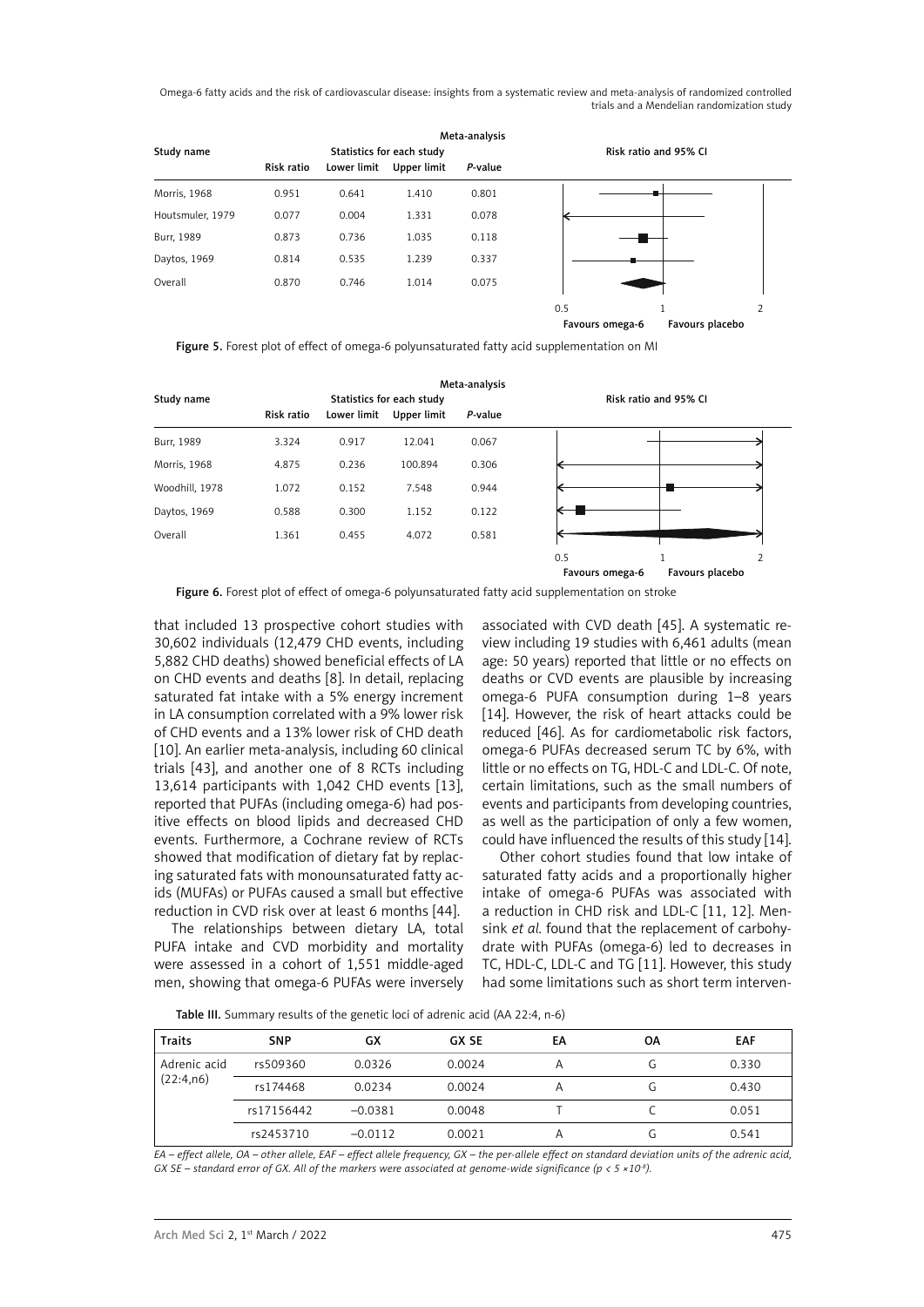| <b>Exposures</b>          | ΜR          |          |       | Heterogeneity         |            |        | Pleiotropy |                   |        |         |
|---------------------------|-------------|----------|-------|-----------------------|------------|--------|------------|-------------------|--------|---------|
|                           | Method      | β        | SE    | P-value               | Method     | Q      |            | P-value Intercept | SE     | P-value |
| Adrenic acid<br>(22:4,n6) |             |          |       |                       |            |        |            |                   |        |         |
| CHD                       | MR Egger    | 0.068    | 0.525 | 0.908                 | <b>MR</b>  | 1.818  | 0.402      | 0.012             | 0.013  | 0.445   |
|                           | <b>WM</b>   | 0.618    | 0.226 | 0.006                 | Egger      |        |            |                   |        |         |
|                           | <b>IVW</b>  | 0.526    | 0.197 | 0.007                 | <b>IVW</b> | 2.704  | 0.439      |                   |        |         |
|                           | <b>RAPS</b> | 0.537    | 0.206 | 0.009                 |            |        |            |                   |        |         |
| ΜI                        | MR Egger    | 0.255    | 0.678 | 0.742                 | <b>MR</b>  | 1.033  | 0.596      | 0.009             | 0.016  | 0.633   |
|                           | WM          | 0.639    | 0.282 | 0.023                 | Egger      |        |            |                   |        |         |
|                           | <b>IVW</b>  | 0.606    | 0.255 | 0.017                 | <b>IVW</b> | 1.344  | 0.718      |                   |        |         |
|                           | <b>RAPS</b> | 0.607    | 0.264 | 0.021                 |            |        |            |                   |        |         |
| FBG                       | MR Egger    | 0.794    | 0.297 | 0.011                 | <b>MR</b>  | 2.751  | 0.252      | $-0.0100$         | 0.007  | 0.304   |
|                           | <b>WM</b>   | 0.445    | 0.113 | $8.5 \times 10^{-5}$  | Egger      |        |            |                   |        |         |
|                           | <b>IVW</b>  | 0.417    | 0.127 | $1.0 \times 10^{-3}$  | <b>IVW</b> | 5.335  | 0.148      |                   |        |         |
|                           | <b>RAPS</b> | 0.436    | 0.126 | $5.6 \times 10^{-4}$  |            |        |            |                   |        |         |
| TG                        | MR Egger    | $-1.149$ | 0.539 | 0.0166                | <b>MR</b>  | 7.425  | 0.024      | 0.002             | 0.013  | 0.882   |
|                           | WM          | $-1.082$ | 0.156 | $4.7 \times 10^{-12}$ | Egger      |        |            |                   |        |         |
|                           | <b>IVW</b>  | $-1.064$ | 0.149 | $1.2\times10^{-12}$   | <b>IVW</b> | 7.529  | 0.056      |                   |        |         |
|                           | <b>RAPS</b> | $-1.121$ | 0.151 | $1.5 \times 10^{-13}$ |            |        |            |                   |        |         |
| ТC                        | MR Egger    | $-1.149$ | 0.539 | 0.016                 | <b>MR</b>  | 7.425  | 0.024      | 0.002             | 0.013  | 0.882   |
|                           | WM          | $-1.082$ | 0.153 | $1.9\times10^{-12}$   | Egger      |        |            |                   |        |         |
|                           | <b>IVW</b>  | $-1.064$ | 0.149 | $1.2 \times 10^{-12}$ | <b>IVW</b> | 7.529  | 0.056      |                   |        |         |
|                           | <b>RAPS</b> | $-1.124$ | 0.151 | $1.5 \times 10^{-13}$ |            |        |            |                   |        |         |
| LDL-C                     | MR Egger    | 0.220    | 0.572 | 0.073                 | <b>MR</b>  | 6.738  | 0.034      | 0.015             | 0.014  | 0.391   |
|                           | <b>WM</b>   | 0.532    | 0.159 | $8.6 \times 10^{-4}$  | Egger      |        |            |                   |        |         |
|                           | <b>IVW</b>  | 0.806    | 0.198 | $4.9 \times 10^{-5}$  | <b>IVW</b> | 10.710 | 0.013      |                   |        |         |
|                           | RAPS        | 0.709    | 0.184 | $1.2 \times 10^{-4}$  |            |        |            |                   |        |         |
| HDL-C                     | MR Egger    | 0.955    | 0.334 | 0.010                 | <b>MR</b>  | 2.656  | 0.264      | $-0.003$          | 0.008  | 0.709   |
|                           | <b>WM</b>   | 0.858    | 0.130 | $4.2 \times 10^{-11}$ | Egger      |        |            |                   |        |         |
|                           | <b>IVW</b>  | 0.820    | 0.097 | $4.3 \times 10^{-17}$ | <b>IVW</b> | 2.900  | 0.407      |                   |        |         |
|                           | RAPS        | 0.833    | 0.110 | $5.1 \times 10^{-14}$ |            |        |            |                   |        |         |
| Ischemic                  | MR Egger    | 0.059    | 0.616 | 0.931                 | <b>MR</b>  | 0.4983 | 0.779      | 0.0040            | 0.0152 | 0.816   |
| stroke                    | <b>WM</b>   | 0.197    | 0.261 | 0.450                 | Egger      |        |            |                   |        |         |
|                           | <b>IVW</b>  | 0.210    | 0.234 | 0.370                 | <b>IVW</b> | 0.568  | 0.903      |                   |        |         |
|                           | <b>RAPS</b> | 0.210    | 0.241 | 0.383                 |            |        |            |                   |        |         |
| Large                     | MR Egger    | 2.499    | 2.029 | 0.343                 | <b>MR</b>  | 3.459  | 0.173      | $-0.0215$         | 0.050  | 0.709   |
| artery                    | <b>WM</b>   | 2.004    | 0.749 | 0.007                 | Egger      |        |            |                   |        |         |
|                           | <b>IVW</b>  | 1.694    | 0.654 | 0.009                 | <b>IVW</b> | 3.777  | 0.286      |                   |        |         |
|                           | <b>RAPS</b> | 1.706    | 0.697 | 0.014                 |            |        |            |                   |        |         |

Table IV. Results of Mendelian randomization analysis for adrenic acid

*WM – weighted median, IVW – inverse variance weighted, RAPS – robust adjusted profile score, SE – standard error, MR – Mendelian randomization, CHD – coronary heart disease, MI – myocardial infarction, FBG – fasting blood glucose, TG – triglyceride, TC – total cholesterol, LDL-C – low-density lipoprotein cholesterol, HDL-C – high-density lipoprotein cholesterol.*

tions and inclusion of non-randomized studies, thus minimizing the clinical importance of the results [43].

There is controversial evidence with regard to the effects of omega-6 PUFAs on CVD risk. Despite the beneficial impact of omega-6 PUFA supplementation on CVD outcomes supported by some studies, others still report conflicting results. One of the plausible mechanisms which may explain the relationship between omega-6 PUFAs and CVD is the increased production of 2-series prostaglandins and 4-series leukotrienes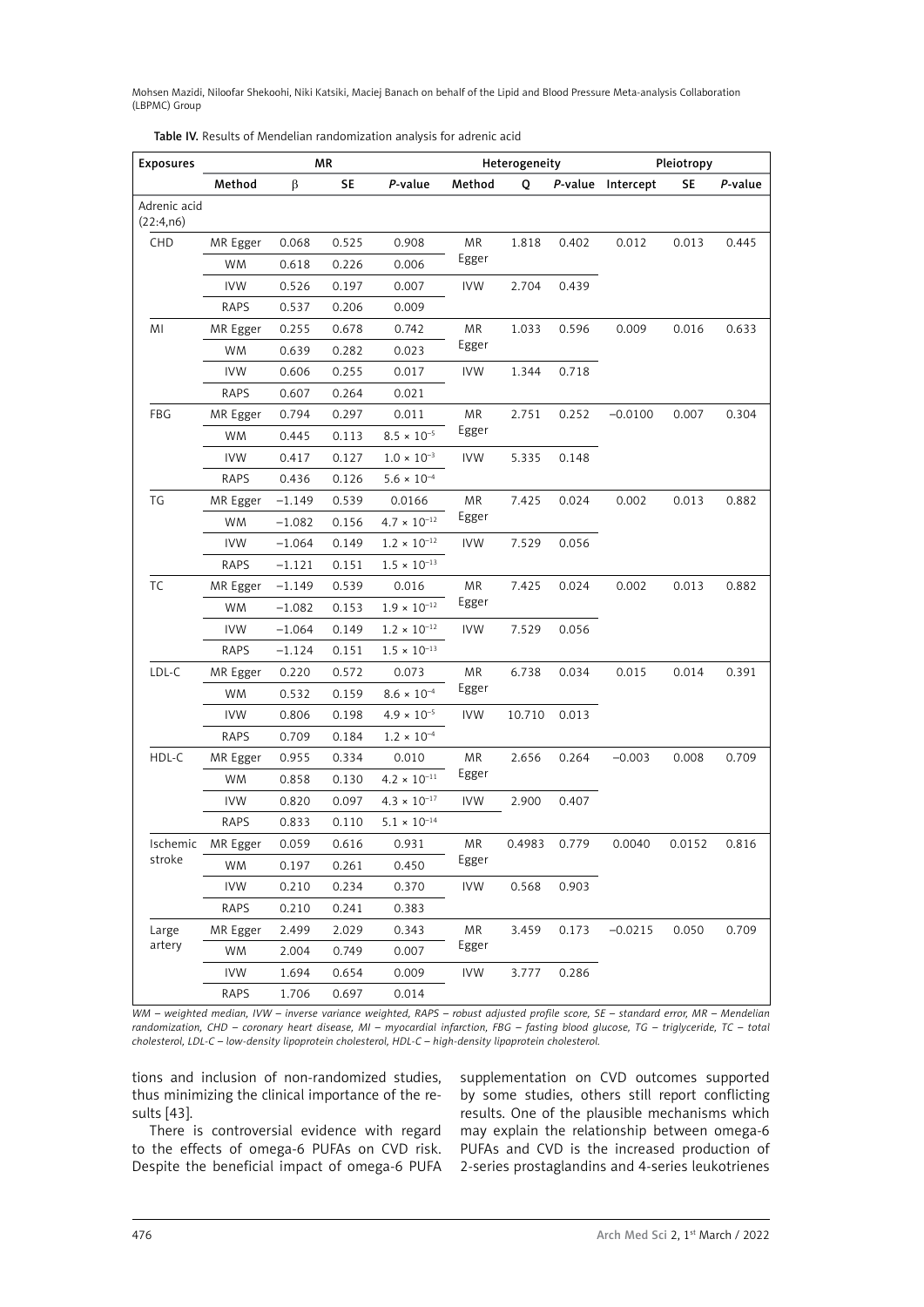

Figure 7. Scatter plots of the genetic associations of adrenic acid levels with coronary heart disease. The slopes of each line represent causal associations for each method

due to the high content of omega-6 PUFAs in the diet, exerting proinflammatory effects and thus potentially affecting negatively the (residual) CVD risk [5, 17]. Highly unsaturated fatty acids such as AA may be linked to an increase in LDL-C and VLDL susceptibility to oxidation, thus enhancing their atherogenic effect [5]. Furthermore, some studies found no association between omega-6 PUFA intake and CVD risk. In this context, a 14 year prospective cohort study with 43,732 men did not report any association between total fat intake, cholesterol and risk of stroke [47]. A previous meta-analysis of prospective, observational studies and RCTs showed that high consumption of PUFAs and low consumption of total saturated fats had no significant effect on CVD outcomes [16]. A Cochrane review (*n* = 660 participants) also found no significant association between either increased or decreased omega-6 PUFA intake and CVD risk factors [15]. In accordance with our results, a previous systematic review reported that replacement of saturated fats with cis-PUFA (which was equivalent to omega-6 PUFAs) significantly lowered TC levels, as we reported in the present study [48–56].

Our analysis has some limitations. Firstly, as with any meta-analysis, internal validity relies on the quality of individual studies. Secondly, the number of available studies concerning the described topic was relatively small, and we did not include small studies (potentially leading to overestimation of treatment effects; smaller trials might be methodologically less robust and more prone to report larger effect sizes [49, 50]), as well as those with a short follow-up. We evaluated our findings by applying MR, which is known as a powerful tool for detection of a causal impact. We also performed TSA to evaluate and decrease the chance of type I and II errors, which is a strength of the present study [52, 53].

In conclusion, in the present meta-analysis, omega-6 PUFA supplementation did not significantly affect the risk of MI, stroke, CHD or CVD mortality. The MR showed that higher AA levels significantly correlated with the risk of CHD, MI and large artery stroke, as well as with elevated levels of FBG, LDL-C and HDL-C and reduced levels of TC and TG. Further studies are still necessary to confirm the real effect of omega-6 PUFAs on cardiovascular risk and cardiometabolic parameters.

# Conflict of interest

NK has given talks, attended conferences and participated in trials sponsored by Angelini, Astra Zeneca, Bausch Health, Boehringer Ingelheim, Elpen, Mylan, NovoNordisk, Sanofi and Servier. All other authors have nothing to declare.

#### References

- 1. Roth GA, Mensah GA, Johnson CO, et al.; GBD-NHLBI-JACC Global Burden of Cardiovascular Diseases Writing Group. Global burden of cardiovascular diseases and risk factors, 1990-2019: update from the GBD 2019 Study. J Am Coll Cardiol 2020; 76: 2982-3021.
- 2. Booth JN 3rd, Colantonio LD, Howard G, et al. Healthy lifestyle factors and incident heart disease and mortality in candidates for primary prevention with statin therapy. Int J Cardiol 2016; 207: 196-202.
- 3. Begg S, Vos T, Barker B, Stevenson C, Stanley L, Lopez AD. The burden of disease and injury in Australia 2003. PHE 82. Canberra: AIHW 2007.
- 4. Harris WS, Mozaffarian D, Rimm E, et al. Omega-6 fatty acids and risk for cardiovascular disease: a science advisory from the American Heart Association Nutrition Subcommittee of the Council on Nutrition, Physical Activity, and Metabolism; Council on Cardiovascular Nursing; and Council on Epidemiology and Prevention. Circulation 2009; 119: 902-7.
- 5. Russo GL. Dietary n-6 and n-3 polyunsaturated fatty acids: from biochemistry to clinical implications in cardiovascular prevention. Biochem Pharmacol 2009; 77: 937-46.
- 6. Bibus D, Lands B. Balancing proportions of competing omega-3 and omega-6 highly unsaturated fatty acids (HUFA) in tissue lipids. Prostaglandins Leukotrienes Essential Fatty Acids 2015; 99: 19-23.
- 7. Mann CJ, Kaduce TL, Figard PH, Spector AA. Docosatetraenoic acid in endothelial cells: formation, retroconversion to arachidonic acid, and effect on prostacyclin production. Arch Biochem Biophys 1986; 244: 813-23.
- 8. Rosenthal MD, Whitehurst MC. Fatty acyl Δ6 desaturation activity of cultured human endothelial cells modulation by fetal bovine serum. Biochim Biophys Acta 1983; 750: 490-6.
- 9. Harris WS, Poston WC, Haddock CK. Tissue n-3 and n-6 fatty acids and risk for coronary heart disease events. Atherosclerosis 2007; 193: 1-10.
- 10. Farvid MS, Ding M, Pan A, et al. Dietary linoleic acid and risk of coronary heart disease: a systematic review and meta-analysis of prospective cohort studies. Circulation 2014; 130: 1568-78.
- 11. Jakobsen MU, O'Reilly EJ, Heitmann BL, et al. Major types of dietary fat and risk of coronary heart disease: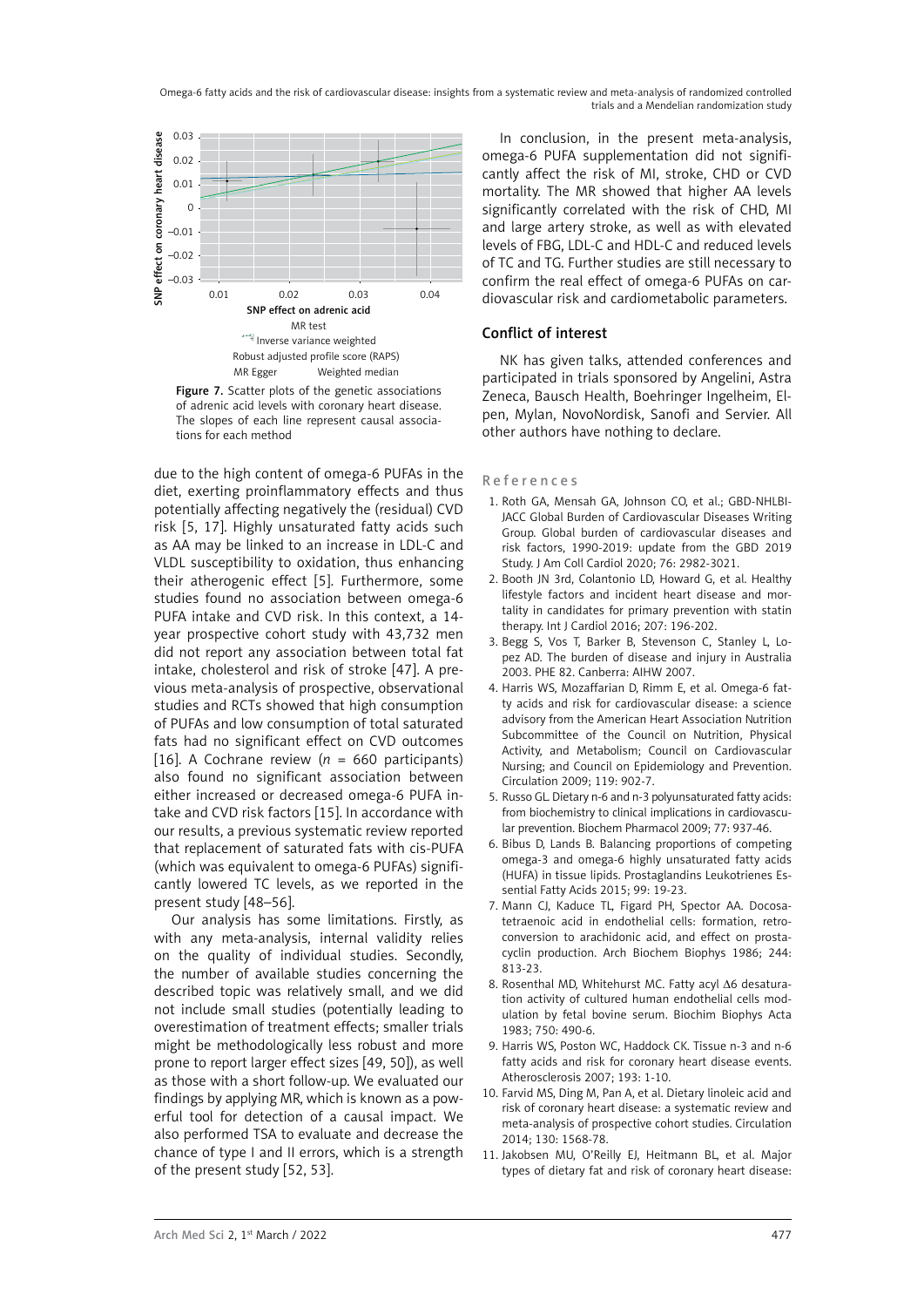a pooled analysis of 11 cohort studies. Am J Clin Nutrition 2009; 89: 1425-32.

- 12. Hodson L, Skeaff C, Chisholm WA. The effect of replacing dietary saturated fat with polyunsaturated or monounsaturated fat on plasma lipids in free-living young adults. Eur J Clin Nutrition 2001; 55: 908-15.
- 13. Mozaffarian D, Micha R, Wallace S. Effects on coronary heart disease of increasing polyunsaturated fat in place of saturated fat: a systematic review and meta-analysis of randomized controlled trials. PLoS Med 2010; 7: e1000252.
- 14. Ramsden CE, Zamora D, Leelarthaepin B, et al. Use of dietary linoleic acid for secondary prevention of coronary heart disease and death: evaluation of recovered data from the Sydney Diet Heart Study and updated meta-analysis. BMJ 2013; 346: e8707.
- 15. Al-Khudairy L, Hartley L, Clar C, Flowers N, Hooper L, Rees K. Omega 6 fatty acids for the primary prevention of cardiovascular disease. Cochrane Database Syst Rev 2015; 11: CD011094.
- 16. Chowdhury R, Warnakula S, Kunutsor S, et al. Association of dietary, circulating, and supplement fatty acids with coronary risk: a systematic review and meta-analysis. Ann Int Med 2014; 160: 398-406.
- 17. Siriwardhana N, Kalupahana NS, Fletcher S, et al. n-3 and n-6 polyunsaturated fatty acids differentially regulate adipose angiotensinogen and other inflammatory adipokines in part via NF-κB-dependent mechanisms. J Nutr Biochem 2012; 23: 1661-7.
- 18. Moher D, Liberati A, Tetzlaff J, Altman DG. Preferred reporting items for systematic reviews and meta-analyses: the PRISMA statement. Ann Intern Med 2009; 151: 264-9, W64.
- 19. Phan K, Tian DH, Cao C, Black D, Yan TD. Systematic review and meta-analysis: techniques and a guide for the academic surgeon. Ann Cardiothorac Surg 2015; 4: 112-22.
- 20. Higgins JPT GSe. Cochrane Handbook for Systematic Reviews of Interventions. Version 5.0.2. London: The Cochrane Collaboration 2009.
- 21. Higgins J, Green S. Cochrane handbook for systematic reviews, version 5.0. 2 The Cochrane Collaboration. OpenURL; 2009.
- 22. Bowden J, Davey Smith G, Haycock PC, Burgess S. Consistent estimation in mendelian randomization with some invalid instruments using a weighted median estimator. Genetic Epidemiol 2016; 40: 304-14.
- 23. Lemaitre RN, Tanaka T, Tang W, et al. Genetic loci associated with plasma phospholipid n-3 fatty acids: a meta-analysis of genome-wide association studies from the CHARGE Consortium. PLoS Genetics 2011; 7: e1002193.
- 24. Nelson CP, Goel A, Butterworth AS, et al. Association analyses based on false discovery rate implicate new loci for coronary artery disease. Nature Genetics 2017; 49: 1385-91.
- 25. Nikpay M, Goel A, Won HH, et al. A comprehensive 1,000 genomes-based genome-wide association metaanalysis of coronary artery disease. Nature Genetics 2015; 47: 1121-30.
- 26. Willer CJ, Schmidt EM, Sengupta S, et al. Discovery and refinement of loci associated with lipid levels. Nature Genetics 2013; 45: 1274-83.
- 27. Dupuis J, Langenberg C, Prokopenko I, et al. New genetic loci implicated in fasting glucose homeostasis and their impact on type 2 diabetes risk. Nature Genetics 2010; 42: 105-16.
- 28. Malik R, Chauhan G, Traylor M, et al. Multiancestry genome-wide association study of 520,000 subjects identifies 32 loci associated with stroke and stroke subtypes. Nature Genetics 2018; 50: 524-37.
- 29. Bowden J, Davey Smith G, Burgess S. Mendelian randomization with invalid instruments: effect estimation and bias detection through Egger regression. Int J Epidemiol 2015; 44: 512-25.
- 30. Burgess S, Bowden J, Fall T, Ingelsson E, Thompson SG. Sensitivity analyses for robust causal inference from mendelian randomization analyses with multiple genetic variants. Epidemiology 2017; 28: 30-42.
- 31. Bowden J, Del Greco MF, Minelli C, Davey Smith G, Sheehan N, Thompson J. A framework for the investigation of pleiotropy in two-sample summary data Mendelian randomization. Statistics Med 2017; 36: 1783-802.
- 32. Verbanck M, Chen CY, Neale B, Do R. Detection of widespread horizontal pleiotropy in causal relationships inferred from Mendelian randomization between complex traits and diseases. Nature Genetics 2018; 50: 693-8.
- 33. Morris J. Controlled trial of soyabean oil in myocardial infarction. Lancet 1968; 2: 693-700.
- 34. Vijayakumar M, Krishnaan S, Sundram K, Vasudevan D, Nandakumar S. What oil in patients with established coronory artery disease – outcomes of two year dietary intervention with coconutoil and sunfloweroil. Indian Heart J 2014; 66: S12.
- 35. Black HS, Herd JA, Goldberg LH, et al. Effect of a low-fat diet on the incidence of actinic keratosis. N Engl J Med 1994; 330: 1272-5.
- 36. Dayton S, Pearce ML, Hashimoto S, Dixon WJ, Tomiyasu U. A controlled clinical trial of a diet high in unsaturated fat in preventing complications of atherosclerosis. Circulation 1969; 40: II-1-II-63.
- 37. Bates D, Fawcett P, Shaw D, Weightman D. Trail of polyunsaturated fatty acids in non-relapsing multiple sclerosis. Br Med J 1977; 2: 932.
- 38. Bates D, Fawcett P, Shaw D, Weightman D. Polyunsaturated fatty acids in treatment of acute remitting multiple sclerosis. Br Med J 1978; 2: 1390-1.
- 39. Burr ML, Gilbert J, Holliday Ra, et al. Effects of changes in fat, fish, and fibre intakes on death and myocardial reinfarction: diet and reinfarction trial (DART). Lancet 1989; 334: 757-61.
- 40. Houtsmuller A, Zahn K, Henkes H. Unsaturated fats and progression of diabetic retinopathy. Documenta Ophthalmol 1980; 48: 363-71.
- 41. Woodhill J, Palmer A, Leelarthaepin B, McGilchrist C, Blacket R. Low fat, low cholesterol diet in secondary prevention of coronary heart disease. Adv Exp Med Biol 1978; 109: 317-30.
- 42. Palmer TM, Lawlor DA, Harbord RM, et al. Using multiple genetic variants as instrumental variables for modifiable risk factors. Statistical Methods Med Res 2012; 21: 223-42.
- 43. Mensink RP, Zock PL, Kester AD, Katan MB. Effects of dietary fatty acids and carbohydrates on the ratio of serum total to HDL cholesterol and on serum lipids and apolipoproteins: a meta-analysis of 60 controlled trials. Am J Clin Nutrition 2003; 77: 1146-55.
- 44. Hooper L, Summerbell CD, Thompson R, et al. Reduced or modified dietary fat for preventing cardiovascular disease. Cochrane Database Syst Rev 2011; 6: CD002137.
- 45. Laaksonen DE, Nyyssönen K, Niskanen L, Rissanen TH, Salonen JT. Prediction of cardiovascular mortality in middle-aged men by dietary and serum linoleic and polyunsaturated fatty acids. Arch Intern Med 2005; 165: 193-9.